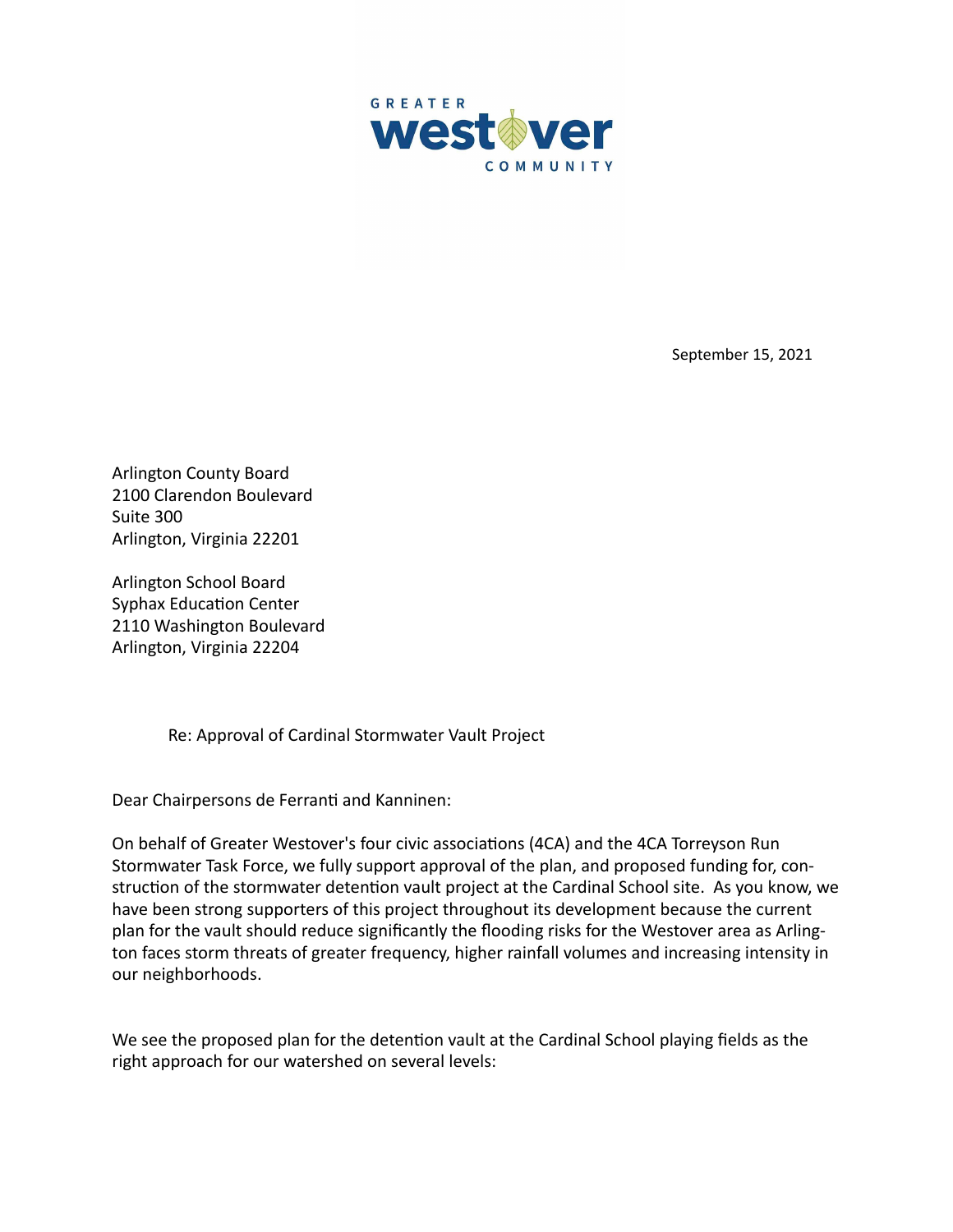$>$  It is the right location in the watershed. The Cardinal School site is roughly half way along the primary pathway of the Torreyson watershed. This is an optimal situation because it assures that the vault will capture a significant amount of stormwater passing through the watershed before the volume of water can build up to volumes that are most destructive. The primary stormwater pipe for the watershed passes through the Cardinal site, which is also one of the few pieces of public land in the area. Importantly, the site is also immediately upgradient from the Westover business district, which means that the detention vault is able to deliver its greatest protection to Westover, a vital social and economic hub for our community.

> It is the right technological solution. A detention vault captures stormwater during peak rainfall events and then releases such water later, when the regular system is not overwhelmed by stormwater flow. Such an approach is effective at controlling localized flooding, but does not do so simply by transferring stormwater downstream, potentially shifting flooding risks to other parts of the County during the course of a storm.

> It is the right site for the detention vault. The detention vault will be built underground and thus is fully compatible with the historical and intended use of the playing fields (including the popular sledding hill.) The historical playing field use of the site has also meant that there have not been major issues concerning elimination of mature trees in the area where the vault will be constructed. Finally, the breadth of the fields has allowed the vault profile to achieve significant capacity with a broad, but not excessively deep, design. Such a design has allowed for a passive (gravity-based) flow pattern of stormwater through the vault, avoiding the operational and maintenance issues associated with water pumps.

 $>$  It is the right opportunity to construct the vault in a timely way. As you know, the Cardinal School site has been under construction for some time, and the County has been working with Arlington Public Schools to coordinate the planning, design and construction of the school and the detention vault. This has delivered a range of benefits for the project, including reliance on a common contractor with a thorough understanding of the site, coordination of work (e.g., Phase 1 modifications to the stormwater pipe occurring during school construction), a common set of deadlines, and alignment of technical reviews for the vault design.